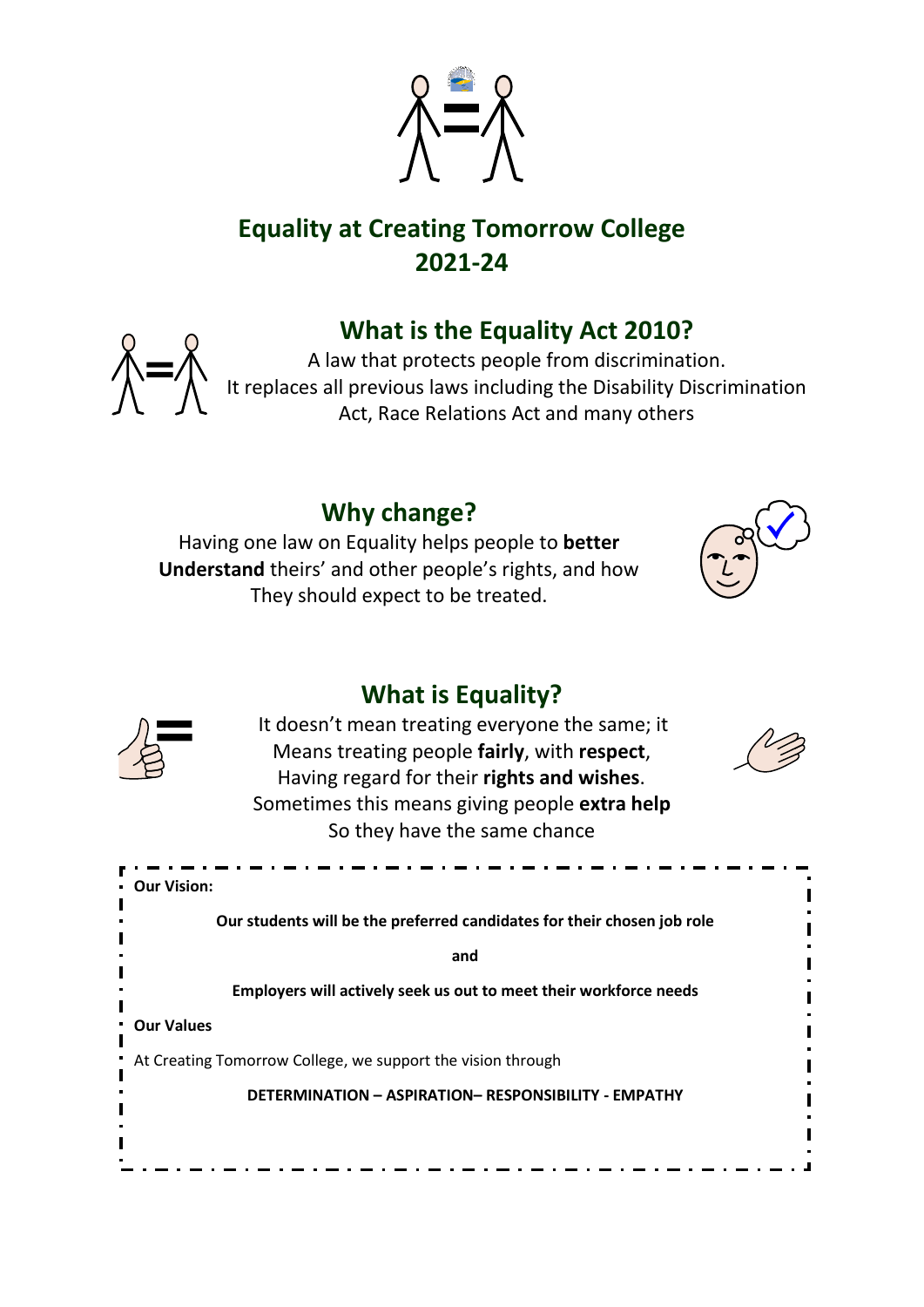

### **What will we do?**







Ensure everyone is treated Give everyone Fairly **Equality of Opportunity** 

Help everyone to communicate openly and clearly, Without prejudice



**What can you do?**

Inform the college if there is anything we can do Help to identify barriers Help the college to meet its aims

| Î |  |
|---|--|
|   |  |

# **If you have an issue or concern**

Please speak to us first, if you are still unhappy you must follow the schools complaints process in the first instance – contact the school for further information (01327 703135)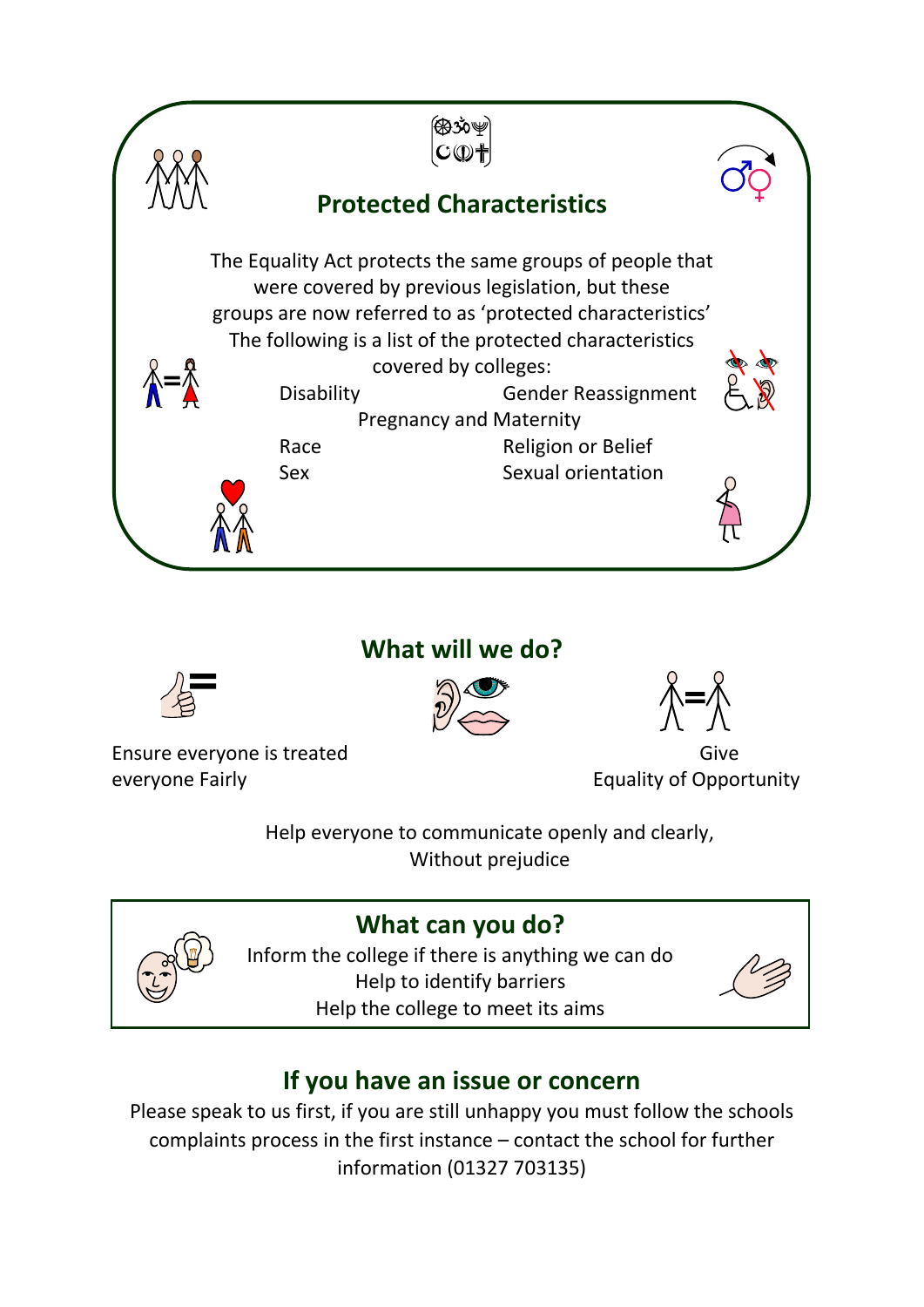

## **Equality at Creating Tomorrow College**

The law requires us to:

• Publish equality information – to demonstrate compliance with the general duty across its functions\*

| Religion              |     |
|-----------------------|-----|
| Christian             | 18  |
| Muslim                | 1   |
| Other Religion        | 1   |
| No Religion           |     |
| Refused               | ი   |
| Information not given | 140 |

#### **SEN Status**

| Girls       |     |
|-------------|-----|
| <b>Boys</b> | 120 |

These numbers do not equal total number of pupils as pupils have a multiplicity of additional needs

#### **Ethnicity**

| Christian                | 18  | Asian and any other Asian background | 12  |
|--------------------------|-----|--------------------------------------|-----|
| Muslim                   | 1   | Bangladeshi                          | 2   |
| Other Religion           | 1   | Black and any other Black background | 0   |
| No Religion              | 7   | <b>Other Black African</b>           | 4   |
| Refused                  | 0   | Gypsy / Roma                         | 0   |
| Information not given    | 140 | White British                        | 116 |
|                          |     | Other ethnic group                   | 1   |
|                          |     | White and Black Caribbean            | 1   |
|                          |     | Any other mixed background           | 4   |
| <b>SEN Status</b>        |     | Any other White background           | 11  |
| Total EHCPs / Statements | 167 | Information not given                | 16  |
|                          |     |                                      |     |

#### **Gender Special Education Needs**

| Girls       |     | Severe Learning Needs          |  |
|-------------|-----|--------------------------------|--|
| <b>Boys</b> | 120 | <b>Moderate Learning Needs</b> |  |

#### **Additional Needs**

| Speech & Language / Communication      |               |
|----------------------------------------|---------------|
| Autistic Spectrum disorder / Condition | 87            |
| Social Emotional & Mental Health       | 23            |
| <b>Physical Difficulties</b>           | 14            |
| Visual Impairment                      | $\mathcal{P}$ |
| <b>Hearing Impairment</b>              | 6             |
| <b>Specific Learning Difficulties</b>  | 11            |
| <b>ADHD</b>                            | O             |
| Other                                  | 23            |

**The college does not collect information regarding gender reassignment or sexual identity.**